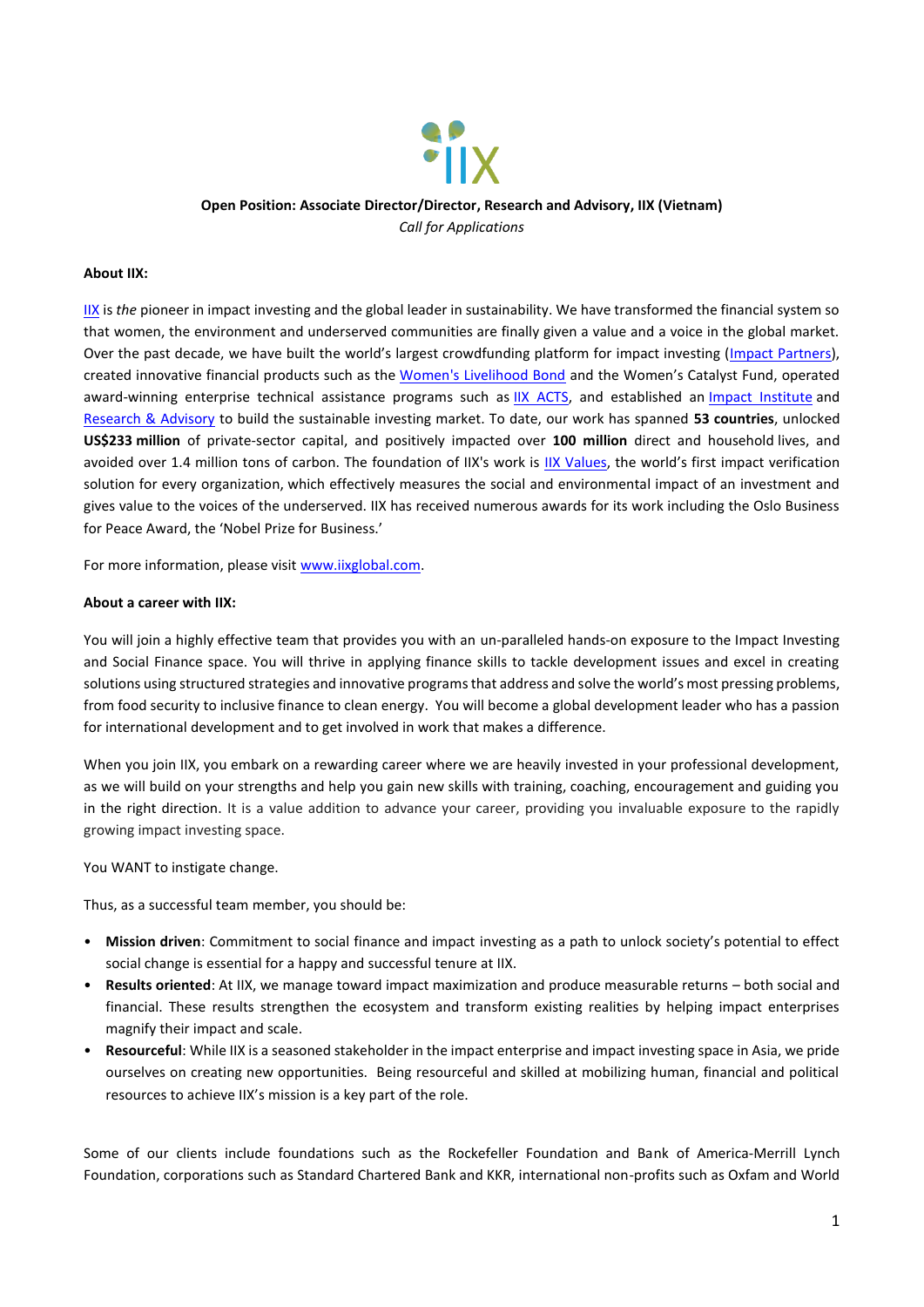Vision, multilateral institutions such as the Asian Development Bank, UN Agencies such as UNDP, and government agencies such as USAID, Global Affairs Canada (GAC) and SIDA.

\*\*\*\*\*

## **About the role:**

IIX seeks an Associate Director/Director for its Research and Advisory (R&A) Team based in Vietnam. The Associate Director/Director's primary responsibility will be to lead the team's business development and partnership initiatives in Vietnam, as well as oversee the implementation of a five-year project that aims to improve the investment readiness of social impact businesses (SIBs) in the country.

We are looking for a communicator, a thinker and a doer who naturally builds relationships that lead to results. You will spearhead efforts to build new business relationships, while strengthening existing ones, with donors, development finance institutions (DFIs), national/local government, investors (both public and private), local and international nongovernmental organizations (NGOs) and other clients. You will be able to transition seamlessly from thinking strategically about new business leads to managing client/partner relationships and executing new pilot initiatives.

We have a small and energetic team, and this is a roll-up-your-sleeves kind of role. We want someone who first and foremost has a positive attitude and is passionate about growing the space through IIX's work. In addition, she/he is creative, a problem solver, who knows how to push the envelope, and is an incredibly fast learner. You will have P&L responsibility which means you have to have comfort around managing and delivering on a budget. This also means you have to love business development and have a track record in closing in on potential opportunities.

The position is based in Vietnam.

## **Responsibilities:**

### Research & Advisory Services

- Lead and oversee strategic business development initiatives and get involved in organization-wide operational efforts such as partnerships development
	- o Support the CEO/Founder and Advisory Director in developing proposals and partnerships
	- $\circ$  Serve as IIX's main liaison in Vietnam by creating new and manage existing relationships on the ground with key stakeholders related to the project (e.g., donors, DFIs, national/local government, investors, NGOs, MNCs, SMEs and others)
	- o Ability to pitch, win and execute new advisory projects
	- o Oversee and manage the delivery of advisory assignments for clients
- Project Management
	- o Lead and support the execution of advisory projects
	- o Provide leadership and guidance to the IIX R&A Team in Vietnam
	- o Support in keeping project and deliverables on track
- Bid Management
	- o Oversee bid proposal process, invoicing, and management of proposals

### **Required Qualifications:**

- Minimum of 12 years of combined experience in business development, management consulting or similar experience, or equivalent
- Possess a strong local Vietnam network including relationships with governments, governmental agencies, and the provincial governments
- Brings your own network of potential partners
- Experience in sales and winning advisory assignments